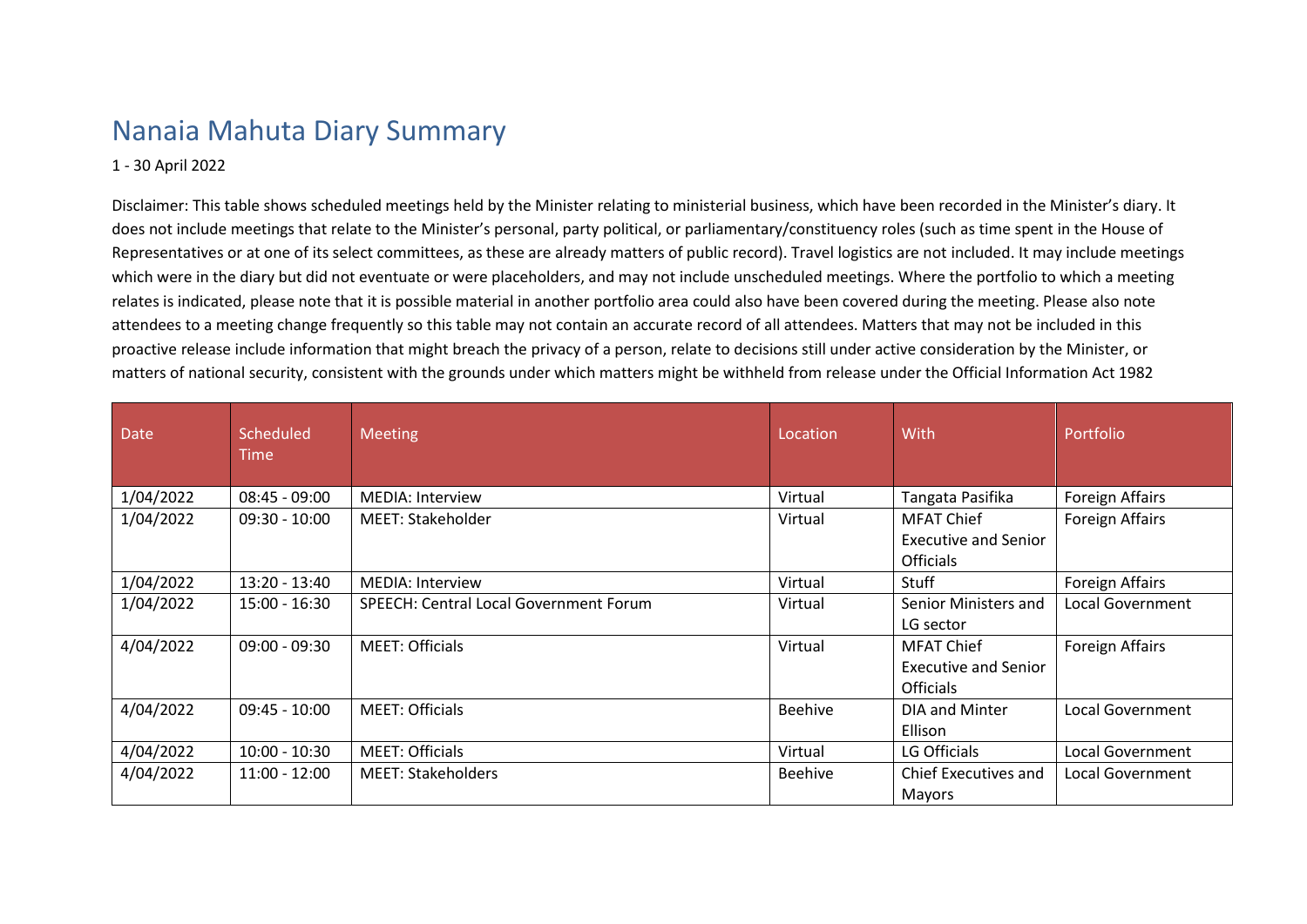| 4/04/2022 | $13:00 - 15:00$ | <b>MEET: Cabinet</b>               | Virtual        | <b>Cabinet Members</b>   | Various                |
|-----------|-----------------|------------------------------------|----------------|--------------------------|------------------------|
| 4/04/2022 | $15:05 - 15:35$ | <b>MEET: Officials</b>             | Virtual        | <b>DIA Officials</b>     | Local Government       |
| 5/04/2022 | $07:05 - 07:15$ | <b>MEDIA: Interview</b>            | Telephone      | <b>RNZ</b>               | Foreign Affairs        |
| 5/04/2022 | $08:30 - 09:00$ | <b>MEET: Ministers</b>             | Virtual        | Māori Ministers          | Assoc Māori            |
|           |                 |                                    |                |                          | Development            |
| 5/04/2022 | $15:00 - 15:15$ | <b>MEDIA: Interview</b>            | Virtual        | Te Karere                | <b>Foreign Affairs</b> |
| 5/04/2022 | $15:30 - 16:00$ | <b>MEET: Officials</b>             | Virtual        | Senior ERS Official      | Foreign Affairs        |
| 5/04/2022 | $17:00 - 18:00$ | <b>MEET: ERS Cabinet Committee</b> | <b>Beehive</b> | <b>Cabinet Committee</b> | Various                |
|           |                 |                                    |                | Members and              |                        |
|           |                 |                                    |                | <b>Officials</b>         |                        |
| 6/04/2022 | $11:00 - 12:00$ | <b>MEET: DEV Cabinet Committee</b> | <b>Beehive</b> | <b>Cabinet Committee</b> | Various                |
|           |                 |                                    |                | Members and              |                        |
|           |                 |                                    |                | <b>Officials</b>         |                        |
| 6/04/2022 | $12:30 - 13:00$ | <b>MEET: Bilateral</b>             | Virtual        | PIF Secretary            | <b>Foreign Affairs</b> |
|           |                 |                                    |                | General                  |                        |
| 6/04/2022 | 17:00 - 17:30   | <b>MEET: Prime Minister</b>        | Virtual        | PM                       | <b>Foreign Affairs</b> |
| 6/04/2022 | 18:00 - 18:45   | <b>MEET: Stakeholder</b>           | Virtual        | <b>NON NICF Iwi</b>      | Assoc Māori            |
|           |                 |                                    |                |                          | Development            |
| 7/04/2022 | $08:10 - 08:20$ | <b>MEDIA: Interview</b>            | Telephone      | Radio Waatea             | Foreign Affairs Local  |
|           |                 |                                    |                |                          | Government             |
| 7/04/2022 | $09:00 - 09:30$ | <b>MEET: Officials</b>             | Virtual        | <b>MFAT Senior</b>       | <b>Foreign Affairs</b> |
|           |                 |                                    |                | <b>Officials</b>         |                        |
| 7/04/2022 | $09:15 - 10:15$ | <b>MEET: LEG Cabinet Committee</b> | Virtual        | <b>Cabinet Committee</b> | Various                |
|           |                 |                                    |                | Members and              |                        |
|           |                 |                                    |                | <b>Officials</b>         |                        |
| 7/04/2022 | $12:00 - 13:00$ | <b>MEET: Bilateral</b>             | Auckland       | <b>Tongan Foreign</b>    | <b>Foreign Affairs</b> |
|           |                 |                                    |                | Minister                 |                        |
| 7/04/2022 | 19:10 - 22:00   | <b>MEET: Ministers</b>             | Wellington     | NATO Foreign             | <b>Foreign Affairs</b> |
|           |                 |                                    |                | Ministers                |                        |
| 8/04/2022 | $07:00 - 07:10$ | <b>MEDIA: Interview</b>            | Telephone      | Today FM                 | <b>Foreign Affairs</b> |
| 8/04/2022 | $08:05 - 08:15$ | <b>MEDIA: Interview</b>            | Telephone      | <b>RNZ</b>               | <b>Foreign Affairs</b> |
| 8/04/2022 | $13:00 - 13:15$ | <b>MEDIA: Interview</b>            | Virtual        | Māori Television         | <b>Foreign Affairs</b> |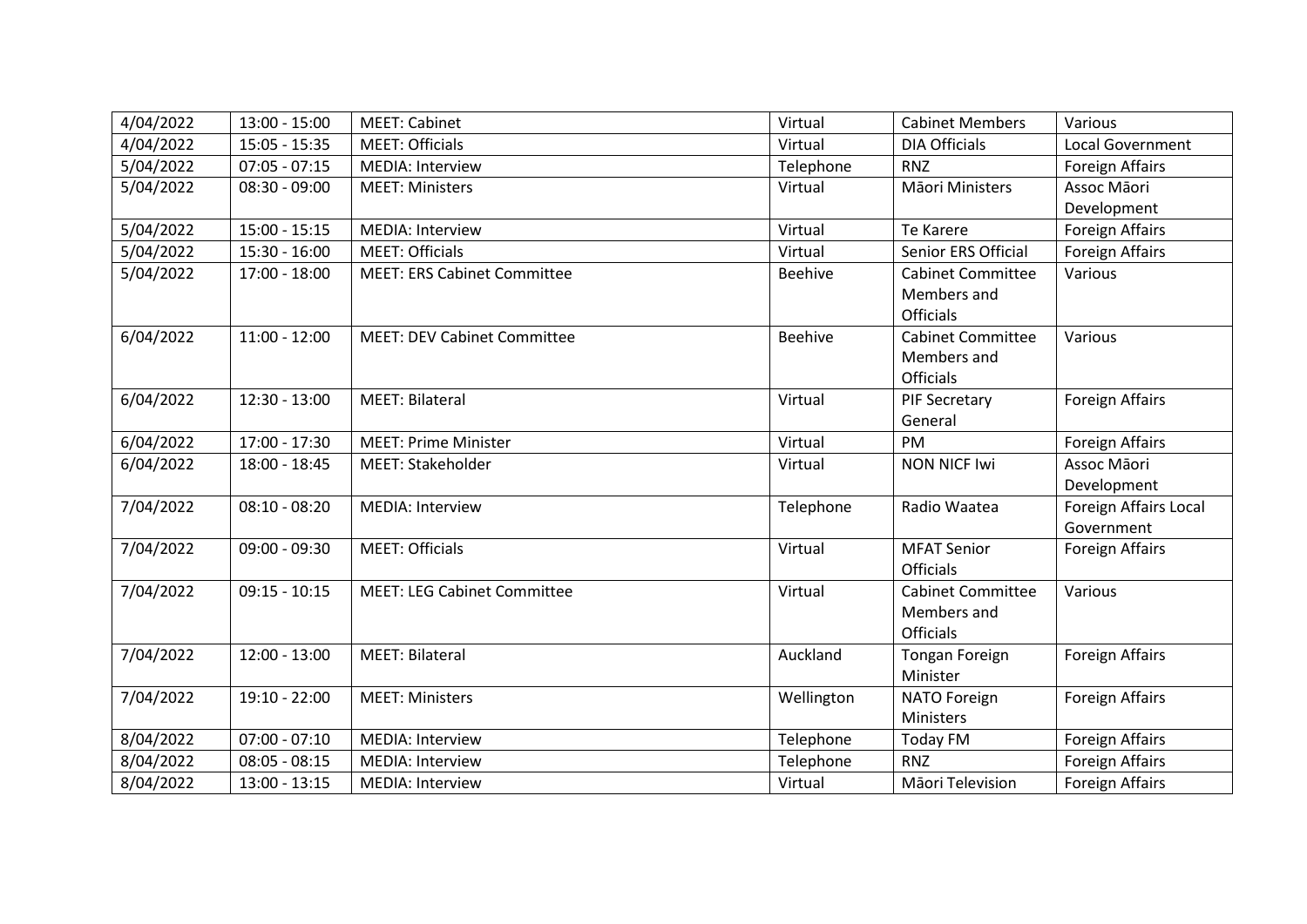| 11/04/2022 | $09:00 - 09:30$ | <b>MEET: Officials</b>             | <b>Beehive</b> | <b>MFAT Chief</b><br><b>Executive and Senior</b><br><b>Officials</b> | <b>Foreign Affairs</b>     |
|------------|-----------------|------------------------------------|----------------|----------------------------------------------------------------------|----------------------------|
| 11/04/2022 | $10:00 - 10:30$ | <b>MEET: Officials</b>             | Virtual        | <b>LG Officials</b>                                                  | <b>Local Government</b>    |
| 11/04/2022 | $13:00 - 15:00$ | <b>MEET: Cabinet</b>               | Virtual        | <b>Cabinet Members</b>                                               | Various                    |
| 11/04/2022 | $17:00 - 17:30$ | <b>MEET: Bilateral</b>             | <b>Beehive</b> | Australian High<br>Commissioner                                      | <b>Foreign Affairs</b>     |
| 12/04/2022 | $07:15 - 08:30$ | <b>MEET: Stakeholder</b>           | Wellington     | EU Ambassador                                                        | <b>Foreign Affairs</b>     |
| 12/04/2022 | $09:00 - 09:30$ | <b>MEET: Ministers</b>             | Virtual        | Hon Faafoi and<br>Ukrainian<br>Community<br>Representatives          | <b>Foreign Affairs</b>     |
| 12/04/2022 | $15:30 - 16:00$ | <b>MEET: Officials</b>             | Virtual        | <b>TPK officials</b>                                                 | Assoc Māori<br>Development |
| 12/04/2022 | $16:30 - 17:00$ | <b>MEET: Minister</b>              | Virtual        | Hon Jackson                                                          | Assoc Māori<br>Development |
| 12/04/2022 | $17:00 - 18:00$ | <b>MEET: Ministers</b>             | Virtual        | Hon David Parker<br>and others                                       | <b>Local Government</b>    |
| 12/04/2022 | 19:00 - 19:30   | <b>MEET: Minister</b>              | <b>Beehive</b> | <b>Hon Grant</b><br>Robertson                                        | <b>Local Government</b>    |
| 13/04/2022 | $08:30 - 09:00$ | <b>MEDIA: Interview</b>            | Virtual        | Dr Jason Mika                                                        | <b>Foreign Affairs</b>     |
| 13/04/2022 | $09:30 - 10:00$ | <b>MEET: APH Cabinet Committee</b> | Virtual        | <b>Cabinet Committee</b><br>Members and<br><b>Officials</b>          | Various                    |
| 13/04/2022 | $10:00 - 11:00$ | <b>MEET: SWC Cabinet Committee</b> | Virtual        | <b>Cabinet Committee</b><br>Members and<br><b>Officials</b>          | Various                    |
| 13/04/2022 | $11:00 - 12:00$ | <b>MEET: DEV Cabinet Committee</b> | Virtual        | <b>Cabinet Committee</b><br>Members and<br><b>Officials</b>          | Various                    |
| 13/04/2022 | $12:00 - 13:00$ | <b>MEET: ISC Committee</b>         | <b>Beehive</b> | PM and Others                                                        | Various                    |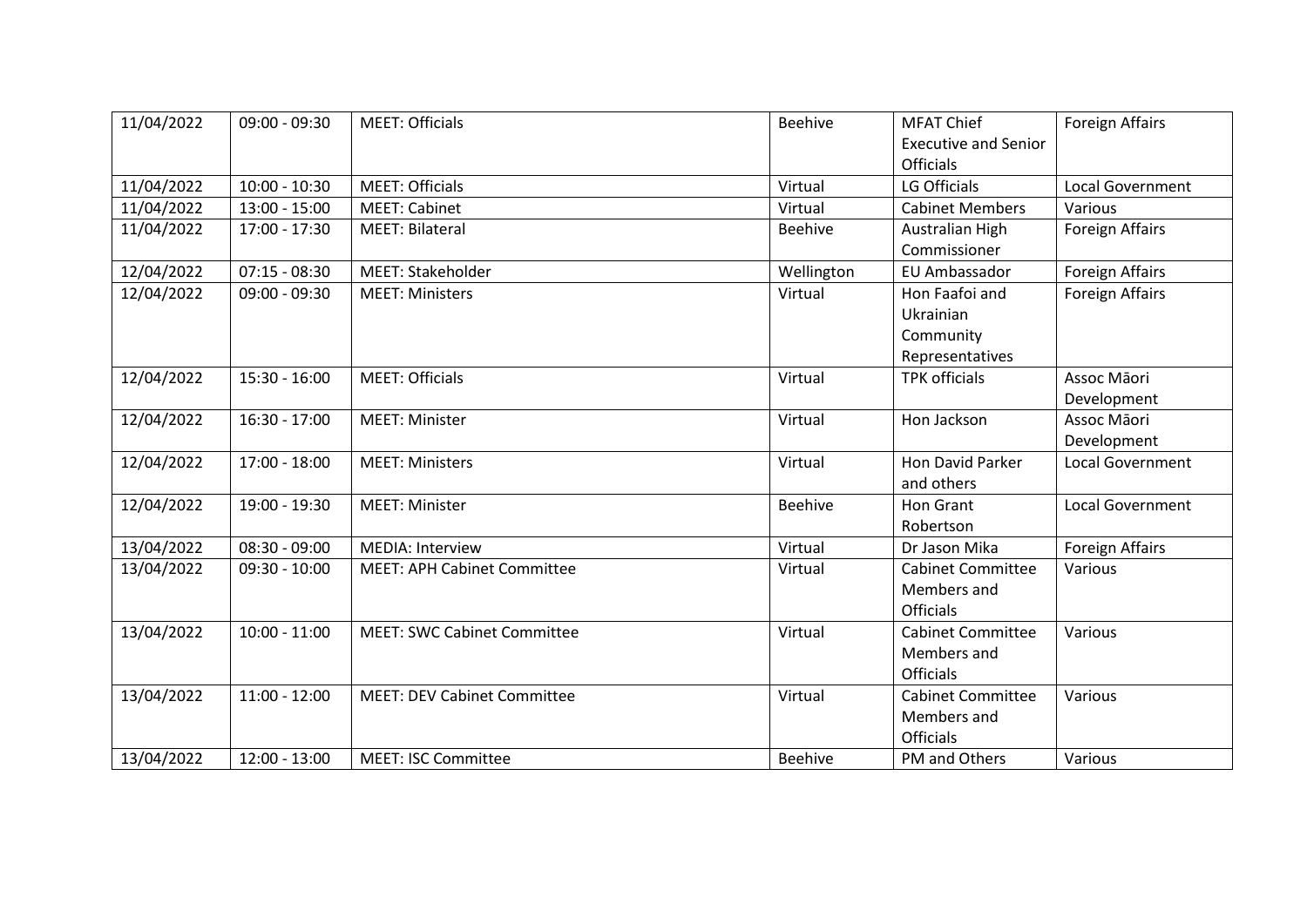| 13/04/2022 | $13:10 - 13:35$ | <b>MEET: Officials</b>             | Virtual    | <b>MFAT Senior</b>       | <b>Foreign Affairs</b>  |
|------------|-----------------|------------------------------------|------------|--------------------------|-------------------------|
|            |                 |                                    |            | <b>Officials</b>         |                         |
| 13/04/2022 | 15:30 - 16:30   | <b>MEET: Ministers</b>             | Virtual    | Hon Woods and            | <b>Local Government</b> |
|            |                 |                                    |            | others                   |                         |
| 13/04/2022 | 16:30 - 17:00   | <b>MEET: Ministerial</b>           | Virtual    | Dr Emily Henderson       | <b>Local Government</b> |
| 13/04/2022 | 17:00 - 17:30   | <b>MEET: Officials</b>             | Virtual    | <b>DIA Officials</b>     | <b>Local Government</b> |
| 14/04/2022 | $09:15 - 10:15$ | <b>MEET: LEG Cabinet Committee</b> | Virtual    | <b>Cabinet Committee</b> | Various                 |
|            |                 |                                    |            | Members and              |                         |
|            |                 |                                    |            | <b>Officials</b>         |                         |
| 14/04/2022 | $11:00 - 11:30$ | <b>MEET: Officials</b>             | Virtual    | <b>MFAT Senior</b>       | <b>Foreign Affairs</b>  |
|            |                 |                                    |            | <b>Officials</b>         |                         |
| 14/04/2022 | $11:30 - 12:00$ | <b>MEDIA: Interview</b>            | Parliament | Māori Television         | Assoc Māori             |
|            |                 |                                    |            |                          | Development             |
| 19/04/2022 | 09:00 - 09:30   | <b>MEET: Minister</b>              | Virtual    | <b>Hon Clark</b>         | Local Government        |
| 19/04/2022 | $11:00 - 13:00$ | <b>MEET: Cabinet</b>               | Virtual    | <b>Cabinet Members</b>   | Various                 |
| 19/04/2022 | $13:00 - 14:00$ | <b>MEET: CBC Cabinet Committee</b> | Virtual    | <b>Cabinet Committee</b> | Various                 |
|            |                 |                                    |            | Members and              |                         |
|            |                 |                                    |            | <b>Officials</b>         |                         |
| 19/04/2022 | 14:00 - 14:30   | <b>MEET: Executive Council</b>     | Virtual    | <b>Executive Council</b> | <b>Foreign Affairs</b>  |
| 20/04/2022 | $08:30 - 08:40$ | <b>MEDIA: Interview</b>            | Telephone  | <b>Today FM</b>          | <b>Foreign Affairs</b>  |
| 20/04/2022 | $09:30 - 10:00$ | MEDIA: Interview                   | Virtual    | <b>UN Permanent</b>      | <b>Foreign Affairs</b>  |
|            |                 |                                    |            | Forum                    |                         |
| 20/04/2022 | 18:00 - 18:45   | MEET: Stakeholder                  | Virtual    | <b>NON National Iwi</b>  | Assoc Māori             |
|            |                 |                                    |            | Charis Forum             | Development             |
| 20/04/2022 | 19:00 - 19:45   | <b>MEET: Stakeholder</b>           | Virtual    | Māori Iwi                | Assoc Māori             |
|            |                 |                                    |            | organisations            | Development             |
| 21/04/2022 | $07:30 - 07:40$ | MEDIA: Interview                   | Telephone  | Tim Dower,               | <b>Foreign Affairs</b>  |
|            |                 |                                    |            | <b>Newstalk ZB</b>       |                         |
| 21/04/2022 | $08:05 - 08:15$ | <b>MEDIA: Interview</b>            | Telephone  | <b>RNZ</b>               | <b>Foreign Affairs</b>  |
| 21/04/2022 | $09:00 - 09:30$ | <b>MEET: Stakeholder</b>           | Virtual    | Taumata Arowai           | <b>Local Government</b> |
|            |                 |                                    |            | <b>Board Chair</b>       |                         |